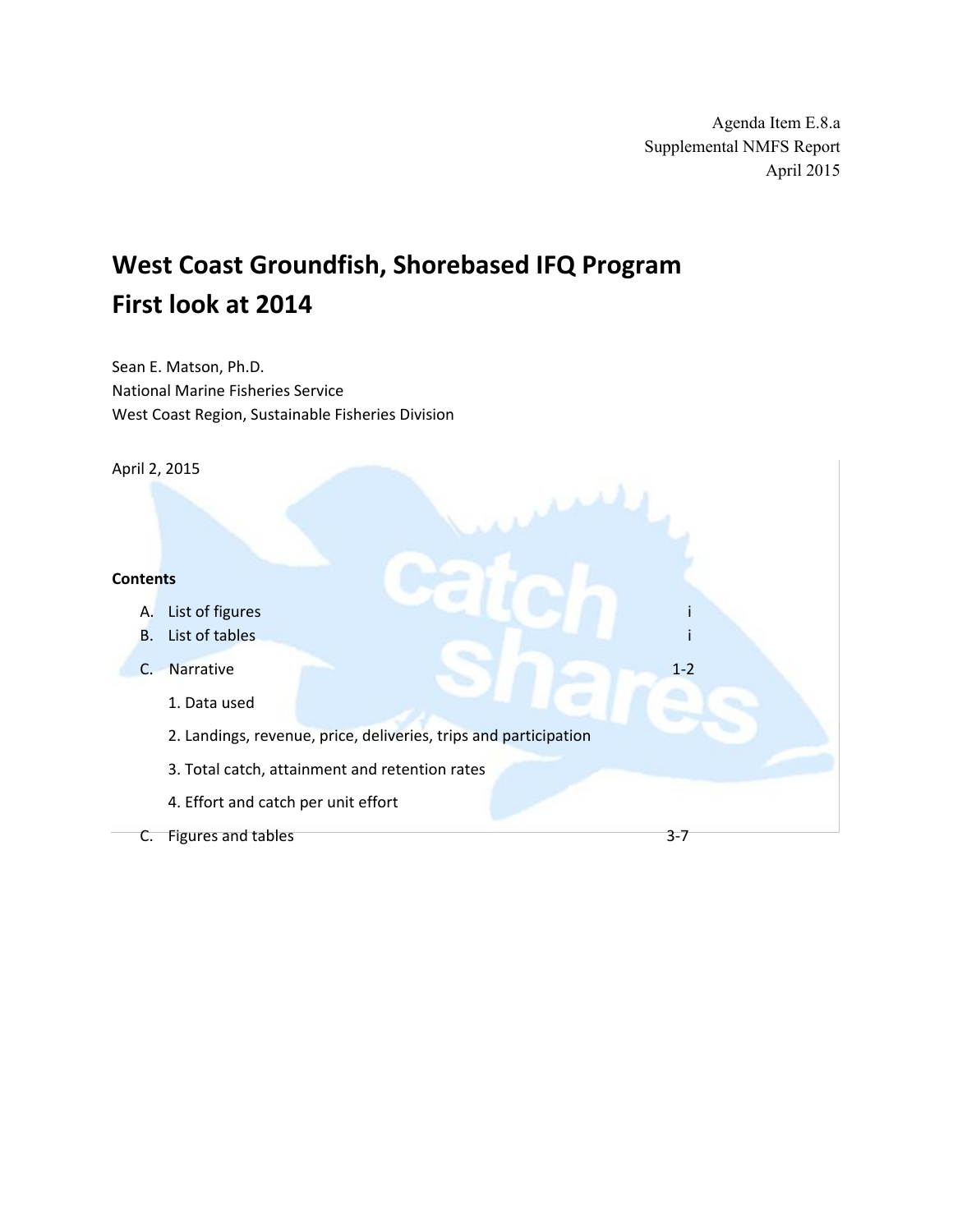## **A. Figures**

| Figure 1. Monthly non-whiting effort (number of trips) for 2014 (black dots) compared with the annually    |
|------------------------------------------------------------------------------------------------------------|
| averaged monthly values for 2011-2013 (orange open squares). Whiskers represent plus and minus             |
|                                                                                                            |
| Figure 2. Monthly non-whiting catch per unit effort (total catch per trip) for 2014 (black dots), compared |
| with the annually averaged monthly values for 2011-2013 (blue open squares). Whiskers represent            |
| plus and minus one standard deviation. Source: NMFS IFQ Vessel Account Database 3                          |
| Figure 3. Monthly counts of participating vessels making non-whiting trips for 2011-2014. Source: NMFS     |
|                                                                                                            |

## **B. Tables**

| Table 1. Annual counts of participating vessels in the shorebased IFQ fishery A., by trip type (all, non- |
|-----------------------------------------------------------------------------------------------------------|
| whiting, and whiting), B. vessels catching 10,000 pounds or more per year on non-whiting trips, or        |
| 100,000 pounds per year on whiting trips, C. vessels making non-whiting trips by month. Source:           |
|                                                                                                           |
| Table 2. Shorebased IFQ catch, allocations, and attainment for 2011-2014 by species/area category.        |
| Trend columns illustrate interannual trends in each variable. Source: NMFS IFQ Vessel Account             |
|                                                                                                           |
| Table 3. Shorebased IFQ catch during 2014 by trip type and species/area category. Surplus carryover       |
|                                                                                                           |
| Table 4. Annual retention rates for the shorebased IFQ fishery during 2011-2014 by species/area           |
| category, average annual retention rate and standard deviation. Source: NMFS IFQ Vessel Account           |
| Database. The trend column illustrates interannual trends in retention for each species7                  |
|                                                                                                           |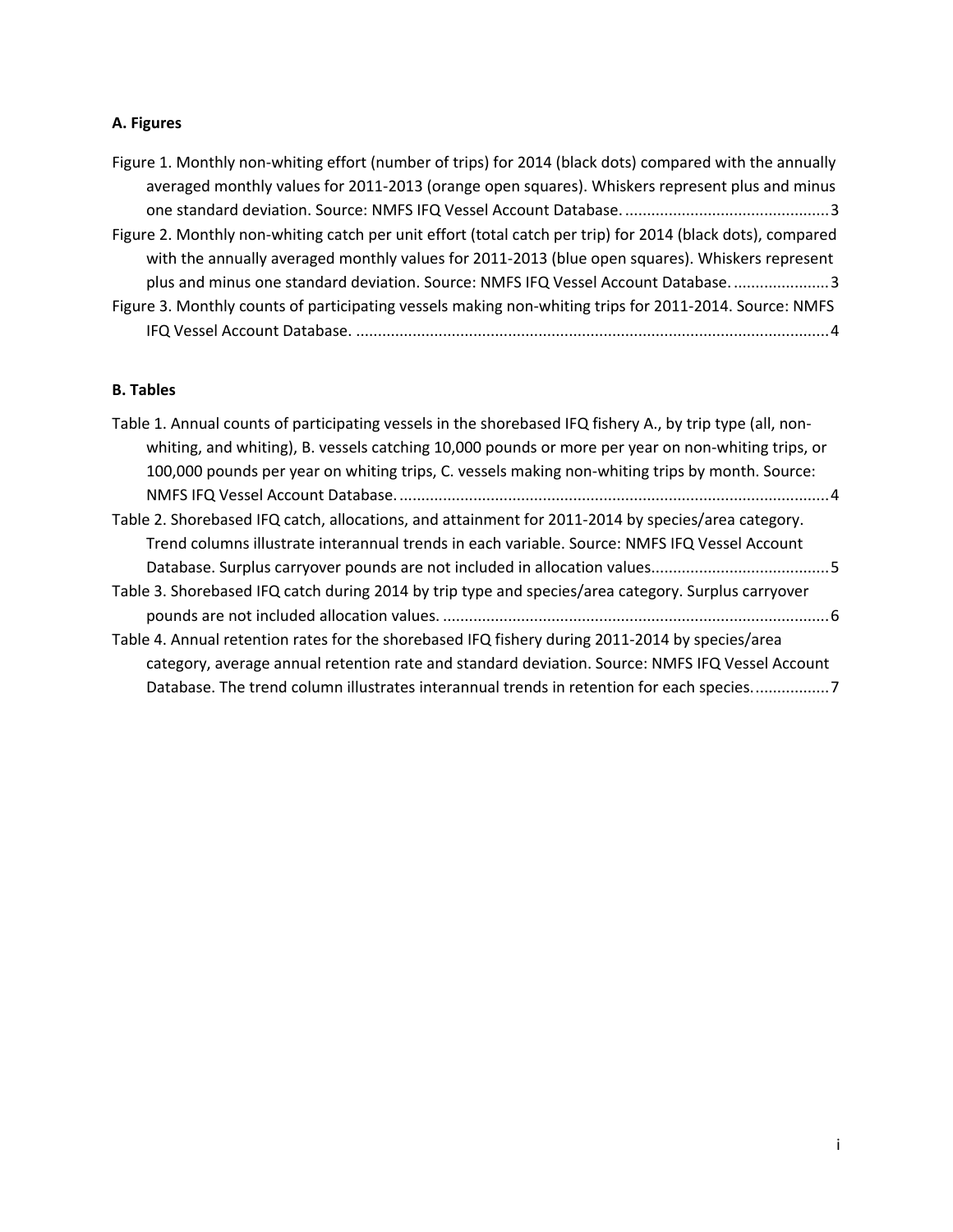#### 1. Data used

Data from the National Marine Fisheries Service's Shorebased IFQ Vessel Accounts Database (VA) were used for this report, queried March 9, 2015. Trips were defined as vessel-days, and whiting trips consisted of 50 percent or more whiting, by weight of total catch.

#### 2. Effort, catch per unit effort, and participation

Effort, as the number of non-whiting trips per month in 2014 is compared with monthly averages over 2011-2013 in Figure 1. January trip counts and catch per trip were unusually high; 71 percent and 26 percent higher than average respectively, coinciding with high catch of Dover Sole, Longspine Thornyhead, and Petrale Sole. Winter catch of Petrale sole has been climbing since 2013, especially during January and February. This pattern continues into 2015. Monthly values for other species are very similar to average. Trip counts were very similar in February and March to previous years, and tended to be lower than average for the rest of the year. Monthly catch per trip (Figure 2) tended to be equal or higher than average during 2014; it was higher mainly during winter months.

The total number of vessels with catch declined slightly during 2014, to 102 from 103 in 2013 (Table 1A), showing a loss of six vessels since the start of the program in 2011. Annual vessel counts were slightly lower after filtering for non-whiting vessels that caught 10,000 pounds or more each year, and whiting vessels that caught 100,000 pounds or more (Table 1B). During January February and March of 2014, vessel counts were higher than previous IFQ years, then they were lower than average during the rest of 2014 (Table 1C, Figure 3).

### 3. Catch and attainment

Annual catch and attainment are summarized in Table 2. For the most part, previous catch and attainment trends continued. Petrale Sole, northern Sablefish and Pacific Whiting showed the highest attainment, at 97, 95, and 83 percent respectively. Whiting attainment was lower than usual, although the shoreside allocation (and U.S. TAC) was the highest in many years, at more than 263 million pounds, compared with 216 million pounds in 2013.

Widow rockfish catch was up 59 percent from 2013 to 2014, and attainment was up 25 percent; both catch and the allocation have been rising since 2011. Catch of Yellowtail Rockfish, allocation size, and attainment all jumped in 2014; attainment was up 13 percent, from 27 percent in 2013 to 40 percent in 2014. Chilipepper rockfish catch, allocation, and attainment were all down slightly; 2014 attainment was seven percent lower than 2013. Catch of Arrowtooth Flounder dropped 18 percent, while Starry Flounder catch was up four fold from 2013, at its highest level since the program started. While attainment of southern Sablefish increased from 15 to 32 percent, it remained dramatically lower than its northern counterpart.

Catch of each species category during 2014 is shown divided between non-whiting and whiting trips in Table 3.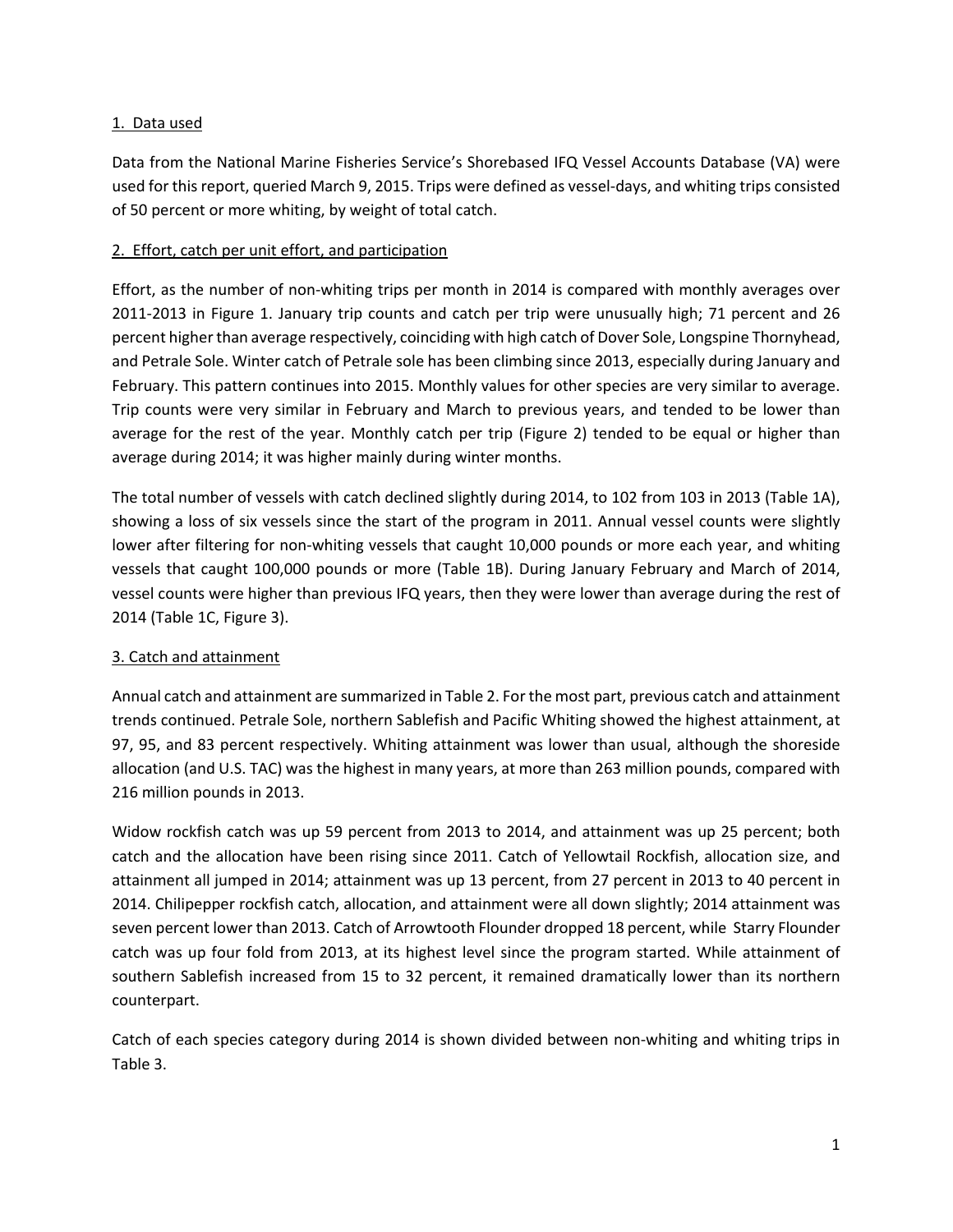#### 4. Retention rates

Overall, retention rates remained high, with two thirds of the species categories continuing to show retention rates at 90 percent or higher. The aggregate retention rate for all species but Pacific Whiting was 93.7 percent in 2014, down 1.3 percent from 2013; the annual average rate remained at just over 95 percent (2011-2014). Retention of Pacific Whiting, which has by far the highest weight of removals in the fishery, remained steady at 99.3 percent, essentially unchanged over the past four years. Arrowtooth flounder retention was down ten points from 81 to 71 percent, to its lowest level in four years. Northern minor shelf rockfish retention dropped 15 points from 77 to 61 percent, its lowest level in four years as well. At the same time, southern Minor Shelf Rockfish retention rose by 14 percent from 12 to 26 percent, its highest level under the program.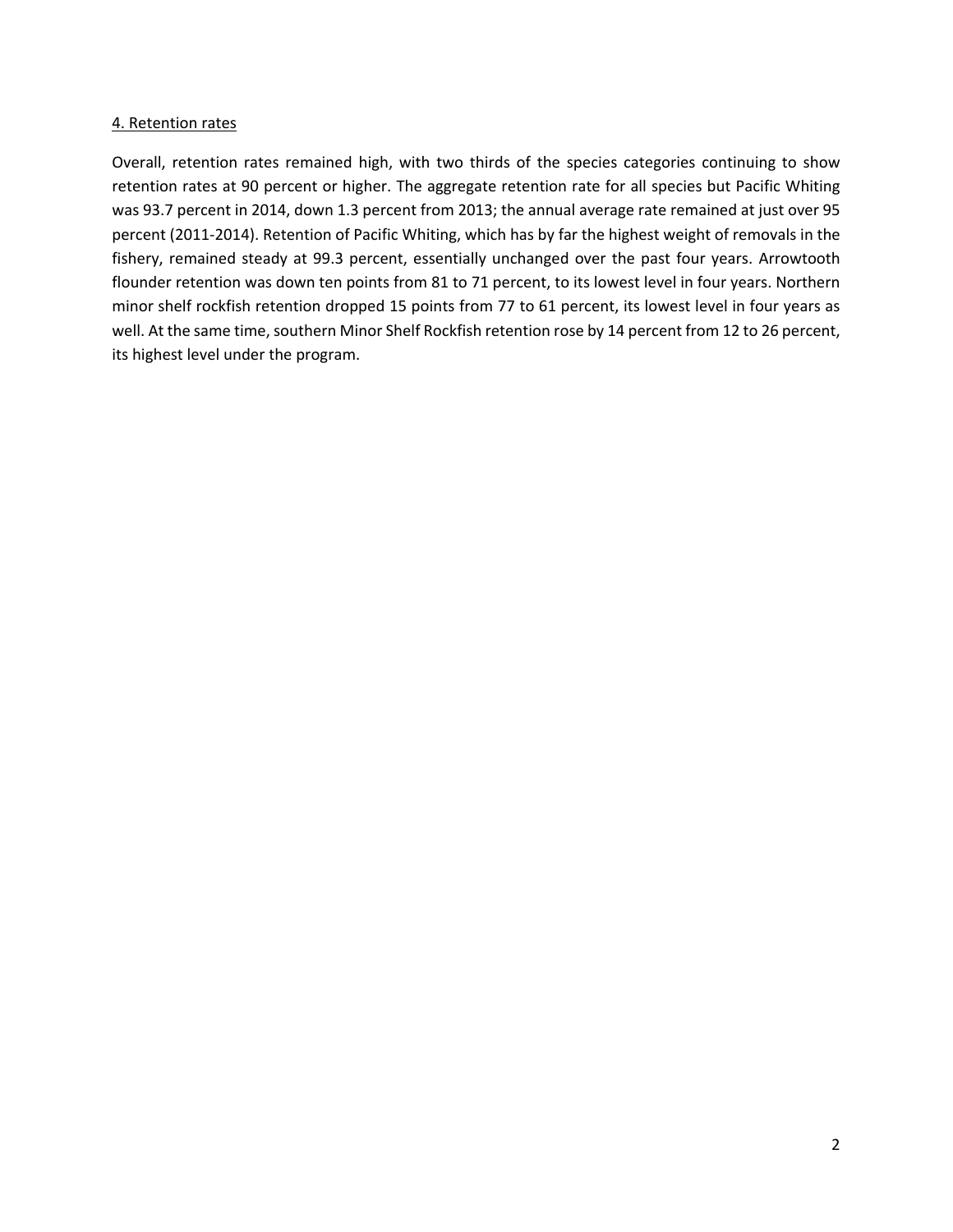

<span id="page-4-0"></span>**Figure 1.** Monthly non-whiting effort (number of trips) for 2014 (black dots) compared with the annually averaged monthly values for 2011-2013 (orange open squares). Whiskers represent plus and minus one standard deviation. Source: NMFS IFQ Vessel Account Database.



<span id="page-4-1"></span>**Figure 2.** Monthly non-whiting catch per unit effort (total catch per trip) for 2014 (black dots), compared with the annually averaged monthly values for 2011-2013 (blue open squares). Whiskers represent plus and minus one standard deviation. Source: NMFS IFQ Vessel Account Database.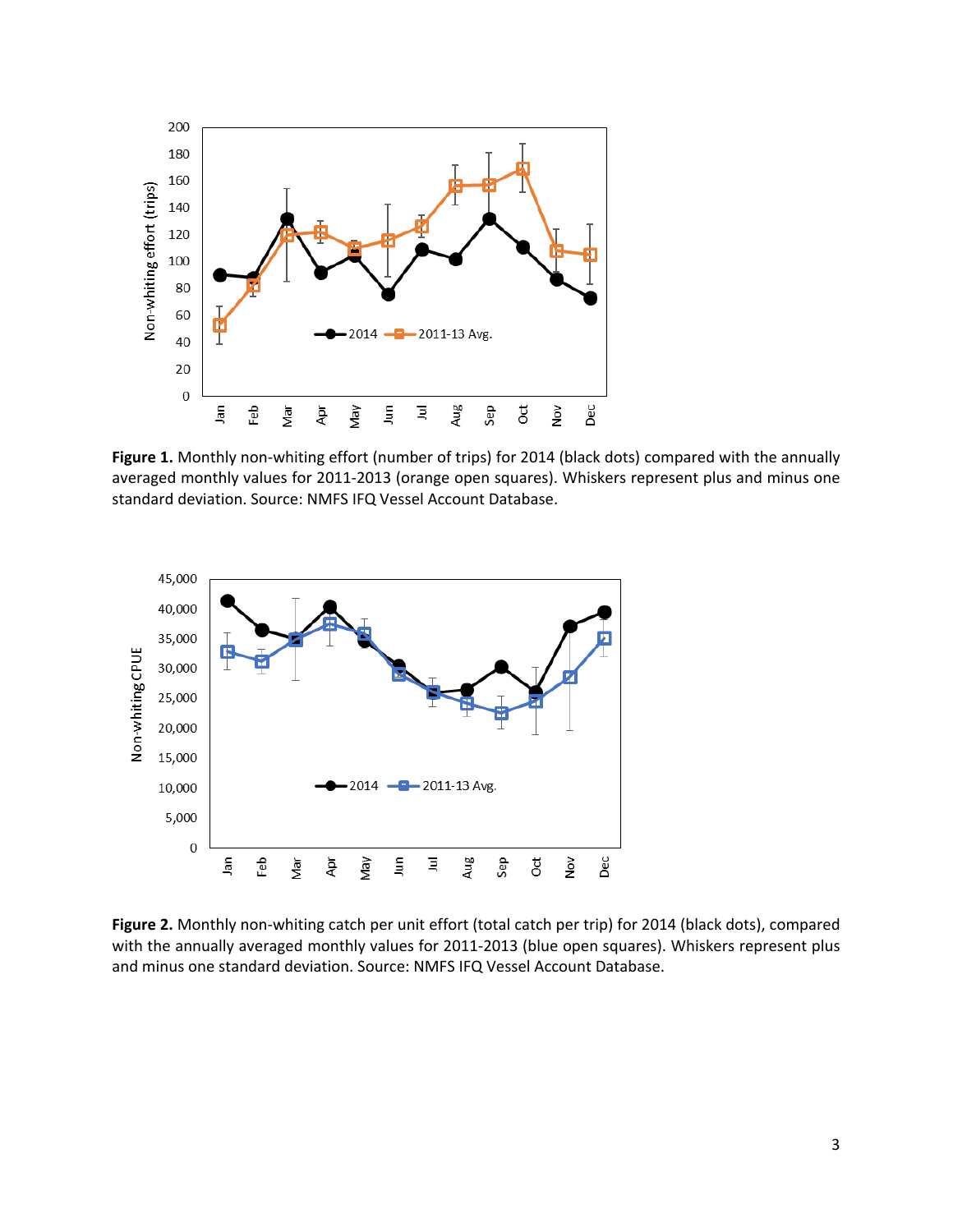**Table 1.** Annual counts of participating vessels in the shorebased IFQ fishery; A. by trip type (all, nonwhiting, and whiting), B. counts of vessels catching 10,000 pounds or more per year on non-whiting trips, or 100,000 pounds per year on whiting trips, C. monthly counts of vessels making non-whiting trips. Source: NMFS IFQ Vessel Account Database.

| А.   |     |             |         | с. |
|------|-----|-------------|---------|----|
| Year | All | Non-whiting | Whiting | M  |
| 2011 | 108 | 94          | 26      | Ja |
| 2012 | 106 | 89          | 25      | Fe |
| 2013 | 103 | 86          | 24      | M  |
| 2014 | 102 | 85          | 25      |    |

| All | Non-whiting | Whiting |
|-----|-------------|---------|
| 106 | 92          | 26      |
| 105 | 88          | 25      |
| 98  | 81          | 24      |
| 95  | 78          | 25      |
|     |             |         |

| Year | All | Non-whiting | Whiting | Month      | 2011 | 2012 | 2013 | 2014 |
|------|-----|-------------|---------|------------|------|------|------|------|
| 2011 | 108 | 94          | 26      | Jan        | 23   | 27   | 29   | 34   |
| 2012 | 106 | 89          | 25      | Feb        | 31   | 32   | 35   | 43   |
| 2013 | 103 | 86          | 24      | Mar        | 41   | 46   | 49   | 51   |
| 2014 | 102 | 85          | 25      | Apr        | 45   | 43   | 52   | 38   |
|      |     |             |         | May        | 41   | 38   | 36   | 36   |
| В.   |     |             |         | Jun        | 46   | 41   | 37   | 32   |
| Year | All | Non-whiting | Whiting | Jul        | 47   | 40   | 36   | 33   |
| 2011 | 106 | 92          | 26      | Aug        | 54   | 51   | 43   | 33   |
| 2012 | 105 | 88          | 25      | Sep        | 55   | 55   | 50   | 47   |
| 2013 | 98  | 81          | 24      | Oct        | 56   | 54   | 55   | 46   |
| 2014 | 95  | 78          | 25      | Nov        | 47   | 50   | 44   | 40   |
|      |     |             |         | <b>Dec</b> | 49   | 46   | 34   | 32   |
|      |     |             |         |            |      |      |      |      |



<span id="page-5-0"></span>**Figure 3.** Monthly counts of participating vessels making non-whiting trips for 2011-2014. Source: NMFS IFQ Vessel Account Database.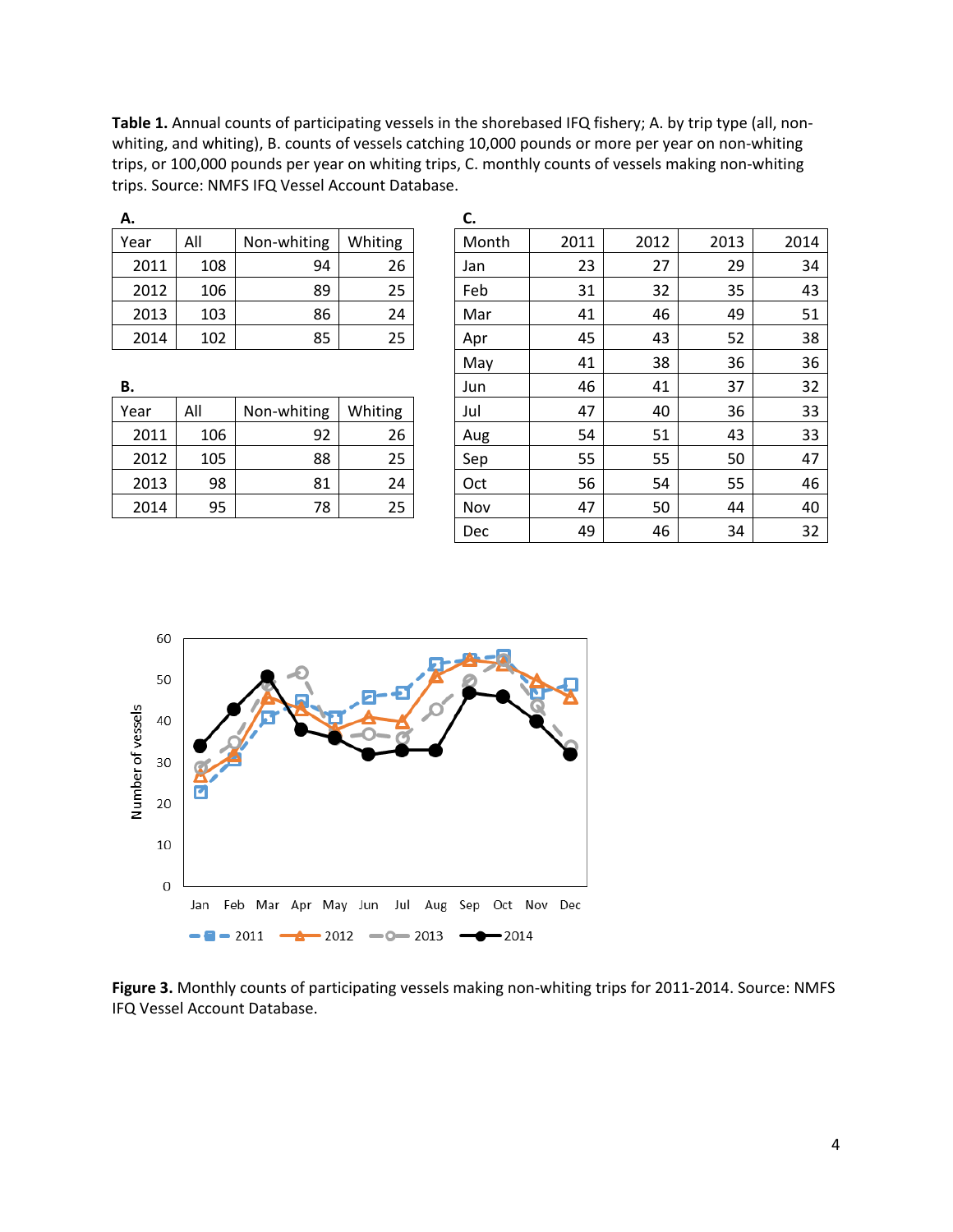|                                          |             |                   |             |                                           | Catch                                  | Allocation  | Allocation  | Allocation  | Allocation                                  |                                                                                                                     |      |          |      |        | Allocation Attain Attain Attain Attain Attain trend |
|------------------------------------------|-------------|-------------------|-------------|-------------------------------------------|----------------------------------------|-------------|-------------|-------------|---------------------------------------------|---------------------------------------------------------------------------------------------------------------------|------|----------|------|--------|-----------------------------------------------------|
| Species                                  | Catch 2011  | <b>Catch 2012</b> | Catch 2013  | Catch 2014                                | trend /b                               | 2011        | 2012        | 2013        | 2014                                        | trend /b                                                                                                            | 2011 | 2012     | 2013 | 2014   | 1/c                                                 |
| Arrowtooth flounder                      | 5,575,919   | 5,478,557         | 5,344,110   | 3,865,068                                 | <u> Titl</u>                           | 27,406,105  | 20,861,131  | 8,479,264   | $7,643,603$ $\Box$ $\Box$ $\Box$ $\Box$     |                                                                                                                     | 20%  | 26%      | 63%  | 51%    | _ _ _ _                                             |
| Bocaccio rockfish South of 40°10' N.     | 11,715      | 19,461            | 28,332      |                                           | $19,745$ $\blacksquare$ $\blacksquare$ | 132,277     | 132,277     | 165,126     |                                             | $174,165$ $\blacksquare$ $\blacksquare$                                                                             | 9%   | 15%      | 17%  | 11%    |                                                     |
| Canary rockfish                          | 8,121       | 15,944            | 22,516      | 23,270                                    | $-$ and $\blacksquare$                 | 57,100      | 57,761      | 87,964      |                                             | $90,610$ $\blacksquare$ $\blacksquare$                                                                              | 14%  | 28%      | 26%  | 26%    | ----                                                |
| Chilipepper rockfish South of 40°10' N.  | 688,187     | 642,329           | 870,774     | 688,447                                   | <u>to a lit</u>                        | 3,252,370   | 2,934,904   | 2,423,983   | 2,352,883                                   | <u> El Es</u>                                                                                                       | 21%  | 22%      | 36%  | 29%    | ----                                                |
| Cowcod South of 40°10' N.                | 39          | 204               | 486         | 436                                       | . E L                                  | 3,968       | 3,968       | 2,205       |                                             | $2,205$ $\blacksquare$ $\blacksquare$ $\blacksquare$                                                                | 1%   | 5%       | 22%  | 20%    | $\sim$ $-$                                          |
| Darkblotched rockfish                    | 200,256     | 197,801           | 256,443     | $215,773$ $\Box$                          |                                        | 552,997     | 548,808     | 587,976     |                                             | 613,789 $\Box$                                                                                                      | 36%  | 36%      | 44%  | 35%    | and the first state                                 |
| Dover sole                               | 17,269,399  | 16,015,666        | 17,568,179  | 14,381,547                                | <u>Filipina</u>                        | 49,018,682  | 49,018,682  | 49,018,682  | 49,018,682 ■■■■■                            |                                                                                                                     | 35%  | 33%      | 36%  | 29%    | and the control of the                              |
| English sole                             | 302,936     | 320,492           | 489,717     | $523,876$ $\blacksquare$                  |                                        | 41,166,808  | 21,037,611  | 14,032,486  | 11,598,189                                  | 1 II – – –                                                                                                          | 1%   | 2%       | 3%   | 5%     |                                                     |
| Lingcod                                  | 639,133     | 839,006           | 784,635     | $571,265$ $\blacksquare$ $\blacksquare$   |                                        | 4,107,873   | 3,991,800   | 3,785,298   | $3,592,323$ $\Box$                          |                                                                                                                     | 16%  | 21%      | 21%  | 16%    | ----                                                |
| Longspine thornyheads North of 34°27' N  | 2,119,794   | 2,010,232         | 2,399,700   | $1,982,592$ $\blacksquare$                |                                        | 4,334,839   | 4,219,648   | 4,100,267   | $3,993,453$ $\Box$                          |                                                                                                                     | 49%  | 48%      | 59%  | 50%    | <u> Bandari Ba</u>                                  |
| Minor shelf rockfish North of 40°10' N.  | 34,206      | 88,231            | 65,614      | 75,159                                    | a 1 mi                                 | 1,150,813   | 1,150,813   | 1,119,948   | 1,119,948                                   |                                                                                                                     | 3%   | 8%       | 6%   | 7%     |                                                     |
| Minor shelf rockfish South of 40°10' N.  | 6,633       | 28,522            | 44,443      | 21,403                                    |                                        | 189,598     | 189,598     | 178,574     |                                             | 178,574 ■■■■                                                                                                        | 3%   | 15%      | 25%  | 12%    | $- - -$                                             |
| Minor slope rockfish North of 40°10' N.  | 319,866     | 485,325           | 430,890     | $407,150$ $\blacksquare$ $\blacksquare$   |                                        | 1,828,779   | 1,828,779   | 1,712,835   | $1,740,285$ $\blacksquare$ $\blacksquare$   |                                                                                                                     | 17%  | 27%      | 25%  | 23%    | $   -$                                              |
| Minor slope rockfish South of 40°10' N.  | 113,337     | 271,674           | 258,778     | $218,445$ $\blacksquare$ $\blacksquare$   |                                        | 831,958     | 831,958     | 829,181     |                                             | 834,736 <b>THE</b>                                                                                                  | 14%  | 33%      | 31%  | 26%    | - - - -                                             |
| Other flatfish                           | 1,527,766   | 1,511,844         | 1,766,544   | $1,855,702$ $\blacksquare$                |                                        | 9,253,683   | 9,253,683   | 9,236,501   | 9,245,746                                   | <u> I de la p</u>                                                                                                   | 17%  | 16%      | 19%  | 20%    | ----                                                |
| Pacific cod                              | 556,691     | 873,698           | 339,606     | $366,036$ $\blacksquare$ $\blacksquare$   |                                        | 2,502,247   | 2,502,247   | 2,480,830   | 2,483,309                                   | <b>The Common</b>                                                                                                   | 22%  | 35%      | 14%  | 15%    | ----                                                |
| Pacific halibut (IBQ) North of 40°10' N. | 70,830      | 100,656           | 72,649      |                                           | $60,664$ $\blacksquare$ $\blacksquare$ | 257,524     | 232,856     | 236,660     |                                             | 236,660 $\Box$                                                                                                      | 28%  | 43%      | 31%  | 26%    | <b>DE DE LA</b>                                     |
| Pacific ocean perch North of 40°10' N.   | 101,433     | 117,900           | 107,945     |                                           | 89,674 <b>III</b>                      | 263,148     | 263,441     | 241,241     |                                             | 247,535 $\Box$                                                                                                      | 39%  | 45%      | 45%  | 36%    | and the first                                       |
| Pacific whiting/d                        | 200,475,185 | 144,893,699       | 215,449,259 | 217,631,540 $\blacksquare$                |                                        | 204,628,442 | 151,373,798 | 216,707,790 | $263,309,103$ $\blacksquare$ $\blacksquare$ |                                                                                                                     | 98%  | 96%      | 99%  | 83%    | <u> El Britannia de la p</u>                        |
| Petrale sole                             | 1,789,627   | 2,323,748         | 4,699,603   | $5,105,269$ $\blacksquare$ $\blacksquare$ |                                        | 1,920,226   | 2,324,995   | 5,110,315   | $5,242,593$ $\Box$                          |                                                                                                                     |      | 93% 100% | 92%  |        | $97\%$ $\blacksquare$ $\blacksquare$ $\blacksquare$ |
| Sablefish North of 36° N.                | 5,265,740   | 4,948,883         | 4,077,870   | $4,158,056$ $\blacksquare$                |                                        | 5,613,719   | 5,438,797   | 4,030,050   | $4,382,790$ $\Box$                          |                                                                                                                     | 94%  | 91%      | 101% |        | 95% $\blacksquare$                                  |
| Sablefish South of 36° N.                | 1,009,286   | 503,511           | 200,064     | $454,542$ $\Box$                          |                                        | 1,170,390   | 1,133,352   | 1,327,800   | $1,439,839$ $\blacksquare$ $\blacksquare$   |                                                                                                                     | 86%  | 44%      | 15%  |        | $32\%$ $\Box$<br>$\overline{\phantom{a}}$           |
| Shortspine thornyheads North of 34°27' N | 1,574,518   | 1,568,716         | 1,824,537   | 1,509,605                                 | <b>THE REA</b>                         | 3,156,138   | 3,120,533   | 3,054,183   | 3,025,822                                   | <u> I de la</u>                                                                                                     | 50%  | 50%      | 60%  |        | $50\%$ $\blacksquare$ $\blacksquare$ $\blacksquare$ |
| Shortspine thornyheads South of 34°27' N | 18,653      | 803               | 8,150       | $6,040$                                   | $\overline{a}$ . $\overline{a}$        | 110,231     | 110,231     | 110,231     |                                             | $110,231$ $\blacksquare$ $\blacksquare$                                                                             | 17%  | 1%       | 7%   | 5%     |                                                     |
| Splitnose rockfish South of 40°10' N.    | 88,523      | 130,462           | 101,757     | $148,024$ $\blacksquare$ $\blacksquare$   |                                        | 3,045,245   | 3,206,513   | 3,346,838   | $3,472,501$ $\blacksquare$ $\blacksquare$   |                                                                                                                     | 3%   | 4%       | 3%   | 4%     |                                                     |
| Starry flounder                          | 25,936      | 18,404            | 7,705       |                                           | $32,472$ $\blacksquare$ $\blacksquare$ | 1,471,586   | 1,480,404   | 1,656,774   | $1,665,592$ $\Box$                          |                                                                                                                     | 2%   | 1%       | 0%   | 2%     |                                                     |
| Widow rockfish                           | 303,596     | 340,320           | 907,503     | 1,441,850                                 | n N                                    | 755,348     | 755,352     | 2,191,016   | 2,191,020                                   |                                                                                                                     | 40%  | 45%      | 41%  | 66%    | <b>The Common Street</b>                            |
| Yelloweye rockfish                       | 128         | 76                | 139         |                                           | $123$ $\blacksquare$ $\blacksquare$    | 1,323       | 1,323       | 2,205       | 2,205                                       | a ma                                                                                                                | 10%  | 6%       | 6%   | 6%     |                                                     |
| Yellowtail rockfish North of 40°10' N.   | 1,626,463   | 2,196,162         | 1,586,357   | $2,565,377$ $\blacksquare$ $\blacksquare$ |                                        | 6,821,455   | 6,850,556   | 5,809,905   | 6,479,055                                   | <u> 1958 - 1959 - 1959 - 1959 - 1959 - 1959 - 1959 - 1959 - 1959 - 1959 - 1959 - 1959 - 1959 - 1959 - 1959 - 19</u> | 24%  | 32%      | 27%  | 40%    |                                                     |
| Sum without whiting                      | 41,248,731  | 41,048,627        | 44,265,046  | 40,787,610 ■■■■                           |                                        | 170,376,430 | 143,482,021 | 125,358,338 | 123,178,343                                 | H I T<br><b>The Contract</b>                                                                                        | 24%  | 29%      | 35%  | 33%    | and the first property                              |
| Sum all                                  | 241,723,916 | 185,942,326       | 259,714,305 | 258,419,150 ■■■■                          |                                        | 375,004,872 | 294,855,819 | 342,066,128 | $386,487,446$ $\Box$                        |                                                                                                                     | 64%  | 63%      | 76%  | $67\%$ | <u>rans and</u>                                     |

**Table 2.** Shorebased IFQ catch, allocations, and attainment for 2011-2014 by species/area category (non-whiting and whiting trips combined). Trend columns illustrate interannual trends in each variable. Source: NMFS IFQ Vessel Account Database. Surplus carryover pounds are not included in allocation values.

a/ Lingcod N. and S. were combined for comparison across all years.

b/ Catch trend and allocation trend columns are not standardized among species trends, differences may appear exaggerated to illustrate trend.

c/ Attainment trend column is comparable among species, it is on a 0-100% scale.

d/ Whiting allocations include reapportioned pounds.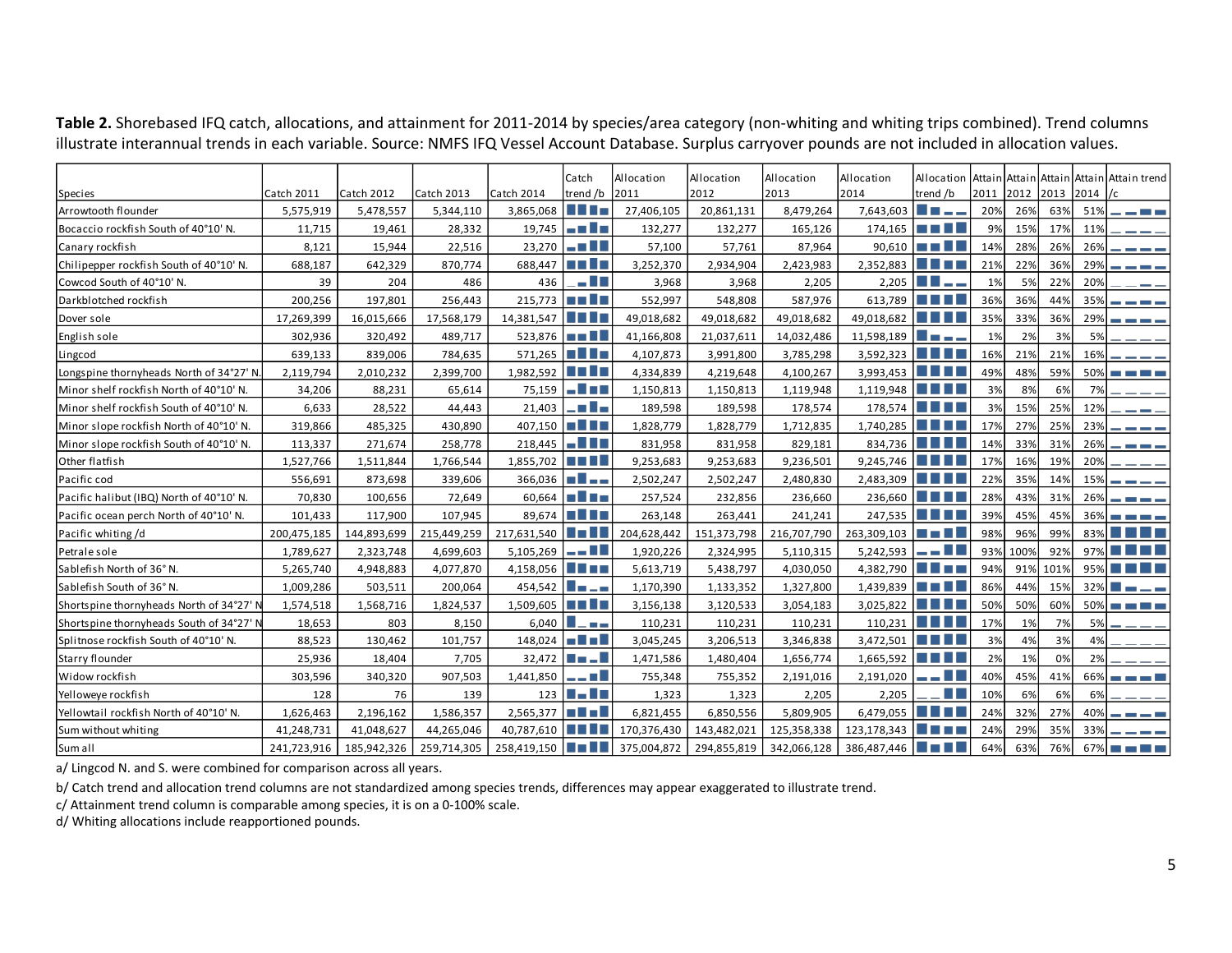|                                           |             | Non-whiting % of |             | Whiting % of |                   |
|-------------------------------------------|-------------|------------------|-------------|--------------|-------------------|
| Species                                   | Non-whiting | allocation       | Whiting     | allocation   | Sector allocation |
| Arrowtooth flounder                       | 3,851,115   | 50.4%            | 13,953      | 0.2%         | 7,643,603         |
| Bocaccio rockfish South of 40°10' N.      | 19,745      | 11.3%            |             | 0.0%         | 174,165           |
| Canary rockfish                           | 17,597      | 19.4%            | 5,673       | 6.3%         | 90,610            |
| Chilipepper rockfish South of 40°10' N.   | 688,447     | 29.3%            |             | 0.0%         | 2,352,883         |
| Cowcod South of 40°10' N.                 | 436         | 19.8%            |             | 0.0%         | 2,205             |
| Darkblotched rockfish                     | 197,794     | 32.2%            | 17,979      | 2.9%         | 613,789           |
| Dover sole                                | 14,381,293  | 29.3%            | 254         | 0.0%         | 49,018,682        |
| English sole                              | 523,870     | 4.5%             | 6           | 0.0%         | 11,598,189        |
| Lingcod North of 40°10' N.                | 509,911     | 20.0%            | 20,079      | 0.8%         | 2,546,670         |
| Lingcod South of 40°10' N.                | 41,275      | 3.9%             |             | 0.0%         | 1,045,653         |
| Longspine thornyheads North of 34°27' N.  | 1,982,537   | 49.6%            | 55          | 0.0%         | 3,993,453         |
| Minor shelf rockfish North of 40°10' N.   | 72,185      | 6.4%             | 2,974       | 0.3%         | 1,119,948         |
| Minor shelf rockfish South of 40°10' N.   | 21,403      | 12.0%            |             | 0.0%         | 178,574           |
| Minor slope rockfish North of 40°10' N.   | 327,105     | 18.8%            | 80,045      | 4.6%         | 1,740,285         |
| Minor slope rockfish South of 40°10' N.   | 218,445     | 26.2%            |             | 0.0%         | 834,736           |
| Other flatfish                            | 1,853,310   | 20.0%            | 2,392       | 0.0%         | 9,245,746         |
| Pacific cod                               | 365,640     | 14.7%            | 396         | 0.0%         | 2,483,309         |
| Pacific halibut (IBQ) North of 40°10' N.  | 57,842      | 24.4%            | 2,822       | 1.2%         | 236,660           |
| Pacific ocean perch North of 40°10' N.    | 66,770      | 27.0%            | 22,904      | 9.3%         | 247,535           |
| Pacific whiting                           | 537,449     | 0.2%             | 217,094,091 | 82.4%        | 263,309,103       |
| Petrale sole                              | 5,105,210   | 97.4%            | 59          | 0.0%         | 5,242,593         |
| Sablefish North of 36° N.                 | 4,146,522   | 94.6%            | 11,534      | 0.3%         | 4,382,790         |
| Sablefish South of 36° N.                 | 454,542     | 31.6%            |             | 0.0%         | 1,439,839         |
| Shortspine thornyheads North of 34°27' N. | 1,504,958   | 49.7%            | 4,647       | 0.2%         | 3,025,822         |
| Shortspine thornyheads South of 34°27' N. | 6,040       | 5.5%             |             | 0.0%         | 110,231           |
| Splitnose rockfish South of 40°10' N.     | 148,024     | 4.3%             |             | 0.0%         | 3,472,501         |
| Starry flounder                           | 32,472      | 1.9%             |             | 0.0%         | 1,665,592         |
| Widow rockfish                            | 787,884     | 36.0%            | 653,966     | 29.8%        | 2,191,020         |
| Yelloweye rockfish                        | 120         | 5.4%             | 3           | 0.1%         | 2,205             |
| Yellowtail rockfish North of 40°10' N.    | 1,882,941   | 29.1%            | 682,436     | 10.5%        | 6,479,055         |
| Sum                                       | 39,802,882  | $\mathbf{r}$     | 218,616,268 |              | 386,487,446       |

**Table 3.** Shorebased IFQ catch during 2014 by trip type and species/area category. Surplus carryover pounds are not included allocation values.